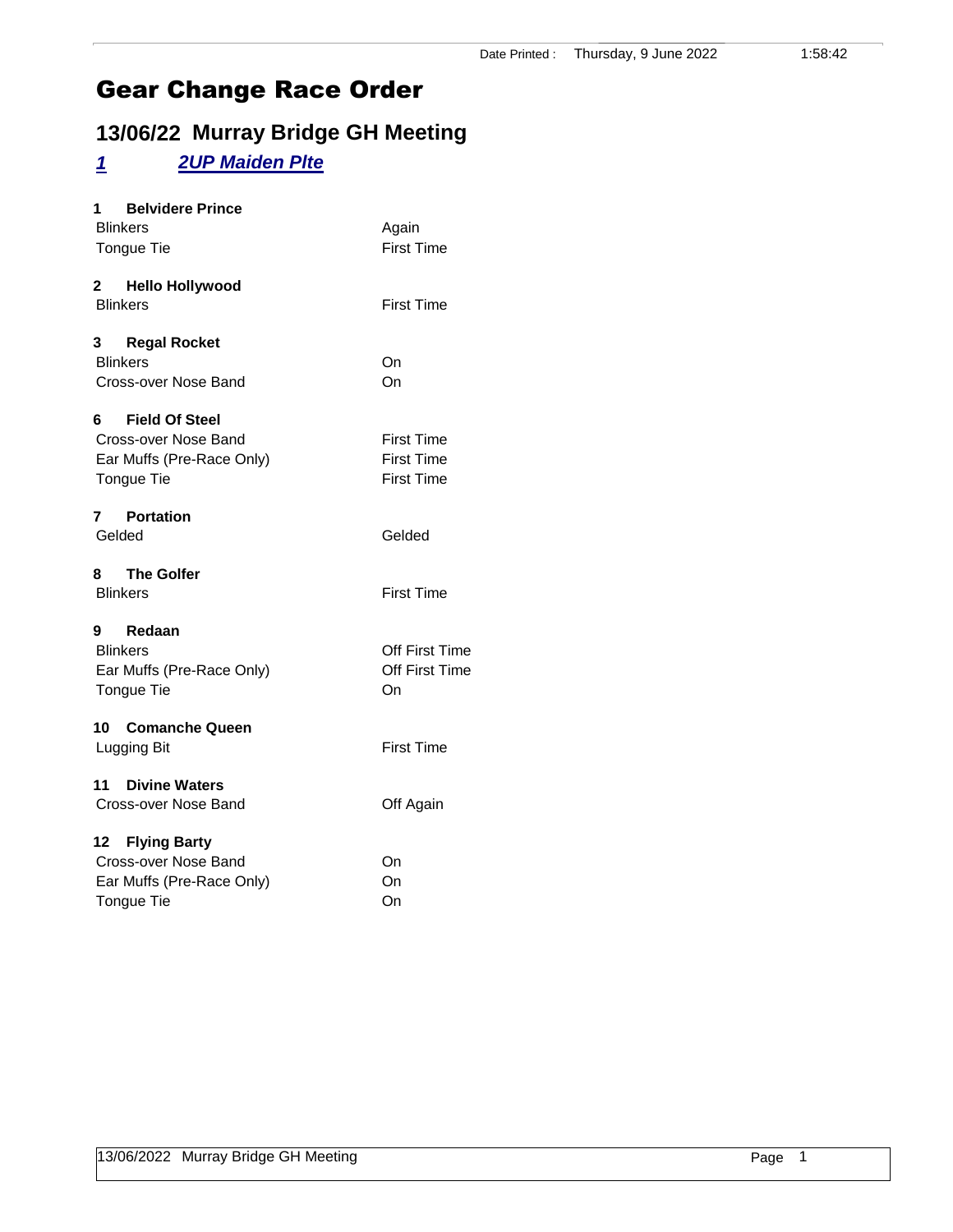### **13/06/22 Murray Bridge GH Meeting**

#### *2 2UP Maiden Plte*

| <b>Classy Kenny</b><br>1<br><b>Blinkers (Off Side)</b><br>Tongue Tie                                              | <b>First Time</b><br>On                   |
|-------------------------------------------------------------------------------------------------------------------|-------------------------------------------|
| 2 Nation Hero<br>Gelded                                                                                           | Gelded                                    |
| 3 Throwaparty<br><b>Blinkers</b><br><b>Tongue Control Bit</b>                                                     | On<br>On                                  |
| 4 Kitbag<br>Gelded                                                                                                | Gelded                                    |
| 5 Magic Morriss<br>Gelded<br>Lugging Bit                                                                          | Gelded<br><b>First Time</b>               |
| 6 Pedirka<br><b>Blindfold</b><br><b>Blinkers</b><br>Cheekers                                                      | On<br>Off First Time<br><b>First Time</b> |
| 7 Valhalla Fella<br><b>Blinkers</b><br>Ear Muffs (Pre-Race Only)                                                  | <b>First Time</b><br>On                   |
| <b>Gifted Miss</b><br>8<br>Tongue Tie                                                                             | On                                        |
| 10 Miss Gaga<br><b>Blinkers</b><br>Tongue Tie                                                                     | <b>First Time</b><br><b>First Time</b>    |
| 11 Shosanna<br>Cross-over Nose Band<br>Ear Muffs (Pre-Race Only)                                                  | <b>First Time</b><br><b>First Time</b>    |
| <b>Squeaky Gate</b><br>12 <sub>2</sub><br>Ear Muffs (Pre-Race Only)<br>Lugging Bit<br>Tongue Tie<br><b>Visors</b> | On<br>On<br>On<br><b>First Time</b>       |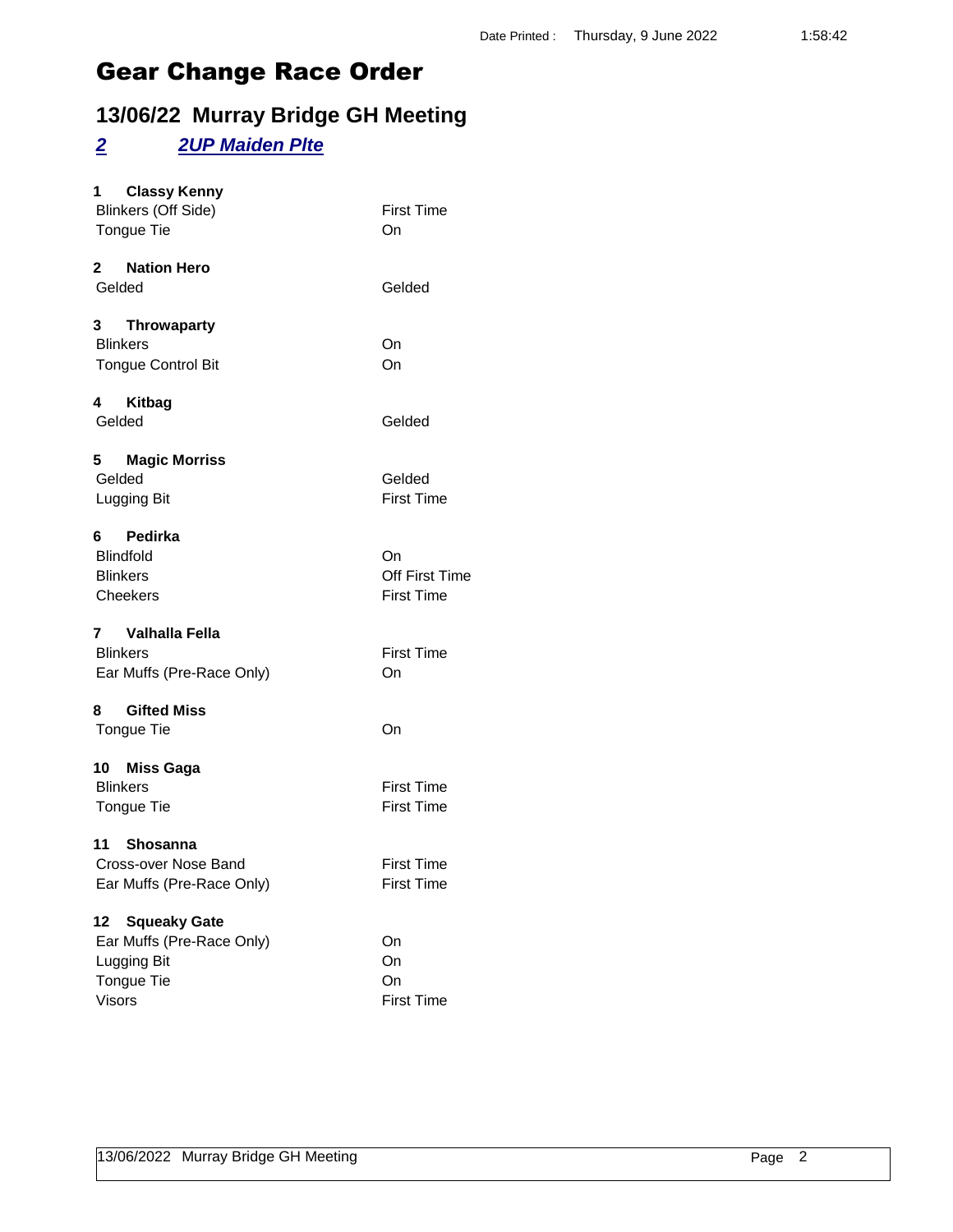### **13/06/22 Murray Bridge GH Meeting**

#### *3 2UP Maiden Plte*

| <b>Covered Call</b><br>1.               |                   |
|-----------------------------------------|-------------------|
| Cross-over Nose Band                    | On                |
| Tongue Tie                              | On                |
| $\mathbf{2}$<br><b>Freddy The Eagle</b> |                   |
| Lugging Bit                             | On                |
| Winkers                                 | On                |
| 8 Red Roof                              |                   |
| <b>Blinkers</b>                         | On                |
| Lugging Bit                             | On                |
| 9<br>Denmansura                         |                   |
| Winkers                                 | On                |
| 11 Lady De Lune                         |                   |
| Ear Muffs (Pre-Race Only)               | <b>First Time</b> |
| 12 Magic And More                       |                   |
| <b>Blinkers</b>                         | <b>First Time</b> |
| Cross-over Nose Band                    | On                |
| 15 Mai Time                             |                   |
| Lugging Bit                             | On                |
| Pads (Front)                            | Off First Time    |
| Tongue Tie                              | Off First Time    |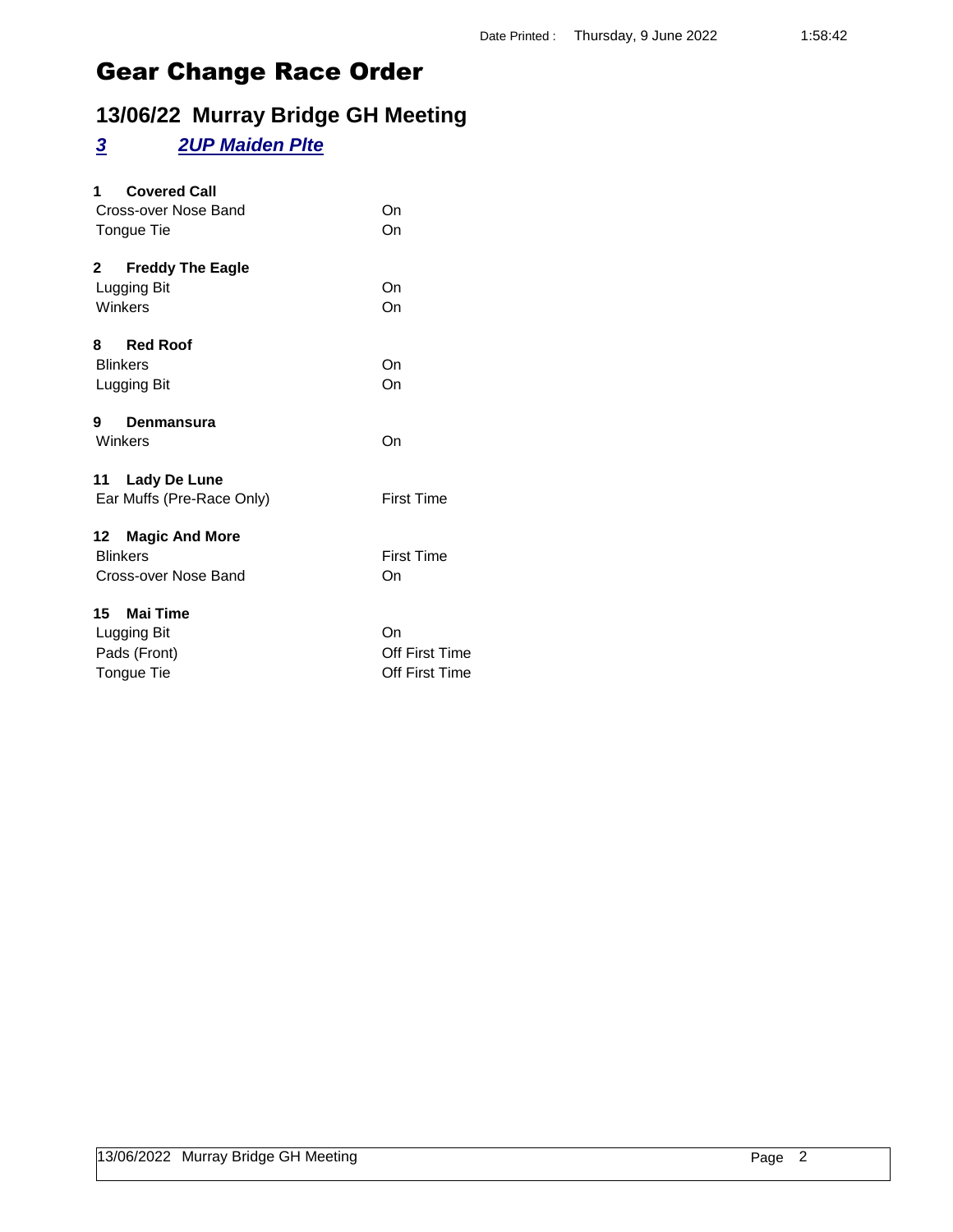## **13/06/22 Murray Bridge GH Meeting**

### *4 CL1 Hcp*

| 1<br>Segal                                                                                                |                      |
|-----------------------------------------------------------------------------------------------------------|----------------------|
| Lugging Bit                                                                                               | On                   |
| $\mathbf{2}$<br><b>Go Bundle</b><br><b>Blinkers</b>                                                       | On                   |
| <b>Painted On</b><br>4<br><b>Concussion Plates (Front)</b><br>Lugging Bit<br><b>Tongue Tie</b><br>Winkers | On<br>On<br>On<br>On |
| 5<br><b>Sixfootone</b><br>Bandages (Hind)<br><b>Visors</b>                                                | On<br>On             |
| 6<br><b>Huntley Lady</b><br>Lugging Bit                                                                   | On                   |
| $\mathbf{7}$<br><b>The Markle Sparkle</b><br><b>Blinkers</b>                                              | On                   |
| <b>Yellow Idol</b><br>9<br><b>Tongue Tie</b><br>Winkers                                                   | On<br>On             |
| 10 Spy Colonel<br>Ear Muffs (Pre-Race Only)<br><b>Tongue Control Bit</b><br><b>Visors</b>                 | On<br>On<br>On       |
| 11<br><b>Bitaequi</b><br><b>Blinkers</b><br>Cross-over Nose Band<br><b>Tongue Tie</b>                     | On<br>On<br>On       |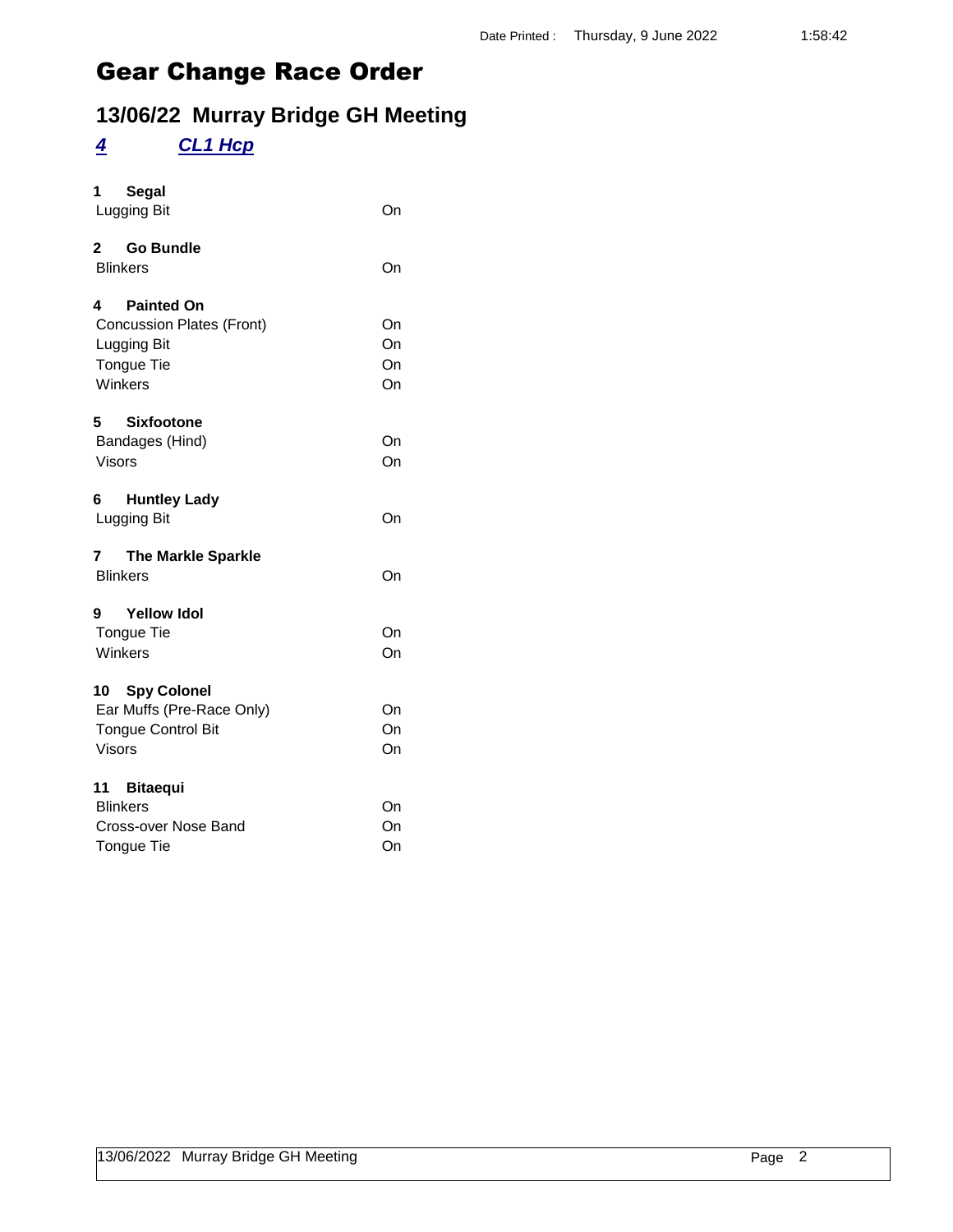### **13/06/22 Murray Bridge GH Meeting**

#### *5 F&M BM 58 Hcp*

| <b>Lady Simone</b><br>1 $\overline{\phantom{a}}$ |                   |
|--------------------------------------------------|-------------------|
| Ear Muffs (Pre-Race Only)                        | On                |
| Winkers                                          | On                |
|                                                  |                   |
| 2<br><b>Smart Charge</b>                         |                   |
| <b>Blinkers</b>                                  | On                |
| <b>May's West</b><br>3                           |                   |
| Ear Muffs                                        | On                |
| <b>Tongue Tie</b>                                | On                |
|                                                  |                   |
| 4 Wynter Lady                                    |                   |
| Winkers                                          | On                |
| 5<br><b>Headphones</b>                           |                   |
| Ear Muffs (Pre-Race Only)                        | On                |
| Lugging Bit                                      | On                |
| Tongue Tie                                       | On                |
|                                                  |                   |
| Lady Pavli Chenko<br>6                           |                   |
| <b>Tongue Tie</b>                                | On                |
|                                                  |                   |
| <b>Alpine Flyer</b><br>7<br>Cross-over Nose Band | <b>First Time</b> |
| Ear Muffs (Pre-Race Only)                        | On                |
| Winkers                                          | Off First Time    |
|                                                  |                   |
| 8.<br><b>Eight Rubies</b>                        |                   |
| Tongue Tie                                       | <b>First Time</b> |
|                                                  |                   |
| 9 Magic Dee                                      |                   |
| <b>Blinkers</b>                                  | On                |
| Lugging Bit                                      | On                |
| 10 Opicina                                       |                   |
| <b>Blinkers</b>                                  | On                |
| Tongue Tie                                       | First Time        |
|                                                  |                   |
| <b>Cibachrome</b><br>12                          |                   |
| Cross-over Nose Band                             | On                |
| Ear Muffs                                        | On                |
| Lugging Bit                                      | On                |
| Tongue Tie                                       | On                |
| Winker (Off Side)                                | Off First Time    |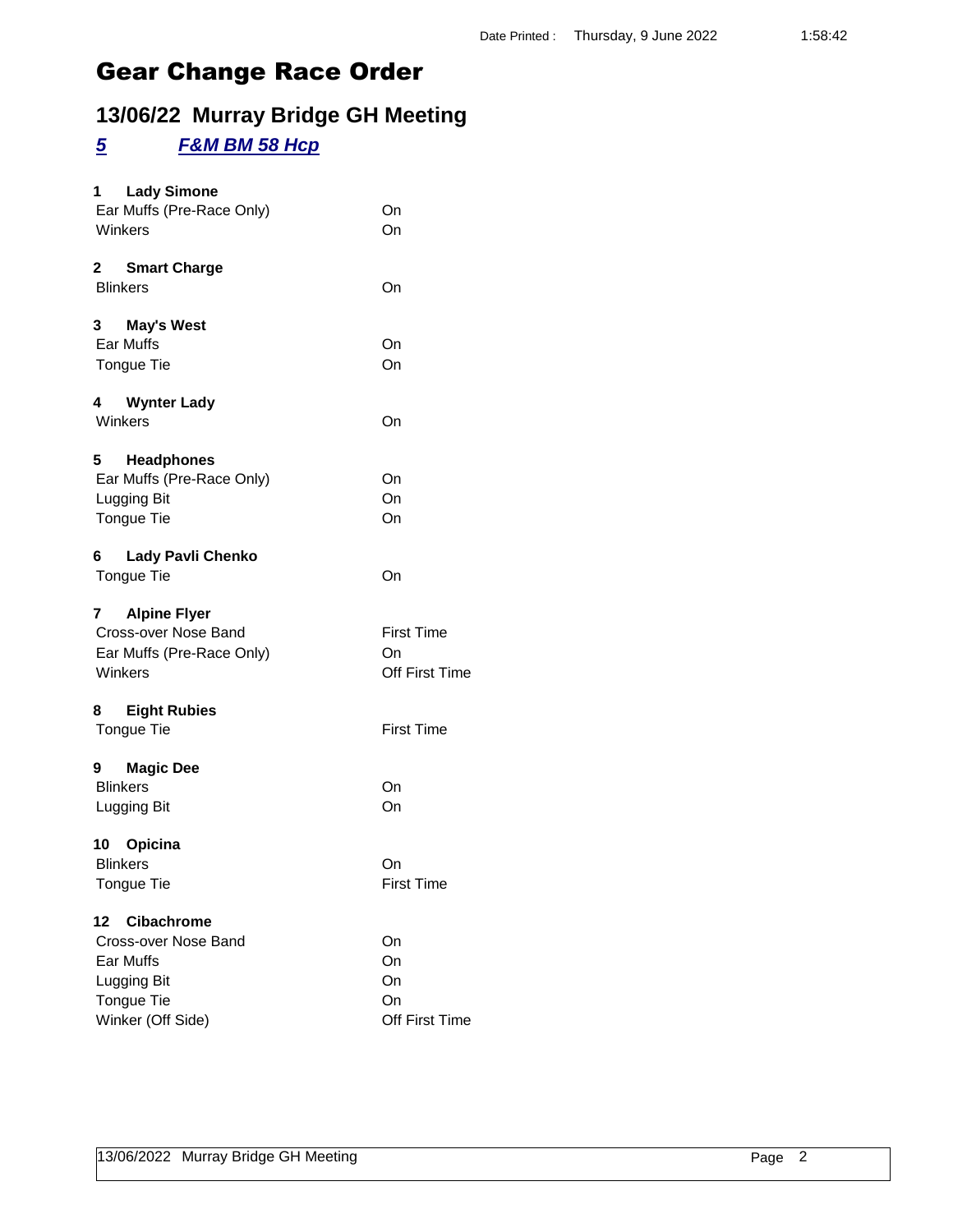### **13/06/22 Murray Bridge GH Meeting**

#### *6 3YO BM 60 Hcp*

| <b>Prince Jofra</b><br>1.<br><b>Blinkers (Off Side)</b>                                             | On             |
|-----------------------------------------------------------------------------------------------------|----------------|
| 2 Lord Percy<br><b>Blinkers</b><br>Ear Muffs (Pre-Race Only)<br><b>Stallion Chain</b>               | On<br>On<br>On |
| $3^{\circ}$<br><b>Rising Legend</b><br><b>Blinkers</b><br>Cross-over Nose Band<br><b>Tongue Tie</b> | On<br>On<br>On |
| 4<br><b>Six Foot Song</b><br>Ear Muffs (Pre-Race Only)<br>Visors                                    | On<br>On       |
| 5 Halifax Road<br><b>Blinkers</b>                                                                   | On             |
| <b>Dancing Stream</b><br><b>Blinkers</b>                                                            | On             |
| 7 Abit Rattley<br>Lugging Bit<br>Visors                                                             | On<br>On       |
| 8 Pensley<br>Tongue Tie                                                                             | On             |
| 9 Shez Betty<br><b>Blinkers</b>                                                                     | On             |
| 10 Four Winds<br><b>Blinkers</b><br>Lugging Bit                                                     | Again<br>On    |
| 12 Garrire<br><b>Blinkers</b>                                                                       | On             |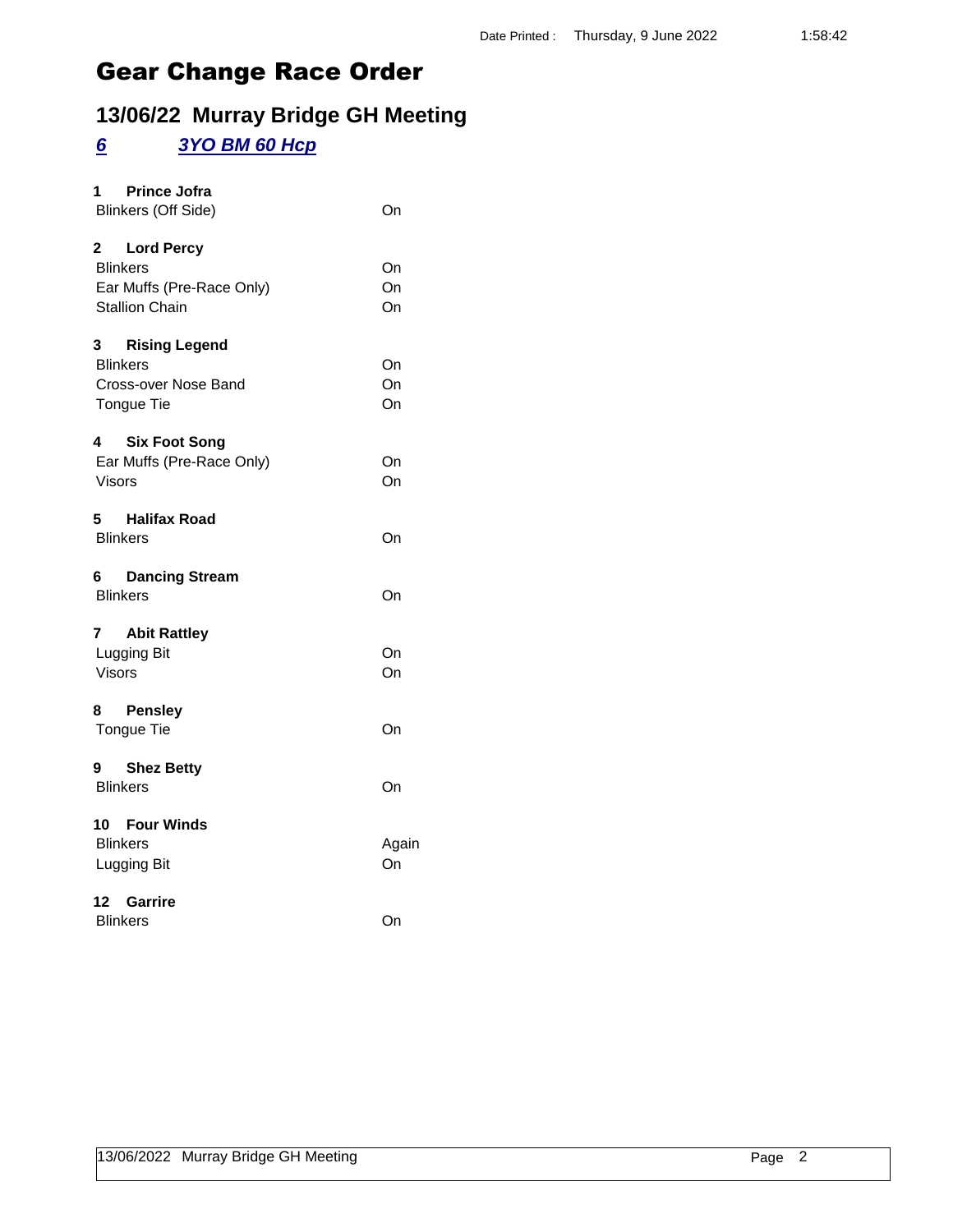### **13/06/22 Murray Bridge GH Meeting**

### *7 BM 58 Hcp*

| 1<br>Sasun<br><b>Blinkers</b><br>Lugging Bit                                                                | Again<br>On          |
|-------------------------------------------------------------------------------------------------------------|----------------------|
| 2 Smiling Assassin<br>Ear Muffs (Pre-Race Only)<br>Tongue Tie<br>Winkers                                    | On<br>On<br>On       |
| 3 Azzureous<br><b>Blinkers</b><br>Tongue Tie                                                                | On<br>On             |
| 4 Leon's Shout<br><b>Blinkers</b>                                                                           | On                   |
| 5<br><b>Staying Strong</b><br>Lugging Bit<br>Winkers                                                        | On<br>On             |
| <b>Playboy Charlie</b><br>6<br>Bar Plates (Front)<br>Ear Muffs (Pre-Race Only)                              | Off First Time<br>On |
| 7 City Beats<br>Winkers                                                                                     | On                   |
| 8<br><b>Mongolian Pride (NZ)</b><br><b>Bumper Boots (Hind)</b><br>Ear Muffs (Pre-Race Only)<br>Norton Bit   | On<br>On<br>On       |
| 9 Jamcra (NZ)<br><b>Visors</b>                                                                              | On                   |
| 10 Swankytoff<br>Cross-over Nose Band<br>Lugging Bit<br>Tongue Tie                                          | On<br>On<br>On       |
| 11<br>Arassem<br>Lugging Bit                                                                                | On                   |
| 12<br><b>Charlton</b><br><b>Blinkers</b><br>Cross-over Nose Band<br>Ear Muffs (Pre-Race Only)<br>Tongue Tie | On<br>On<br>On<br>On |
| <b>Conquest Of Tears</b><br>13                                                                              |                      |

| 13/06/2022 Murray Bridge GH Meeting | Page 2 |
|-------------------------------------|--------|
|-------------------------------------|--------|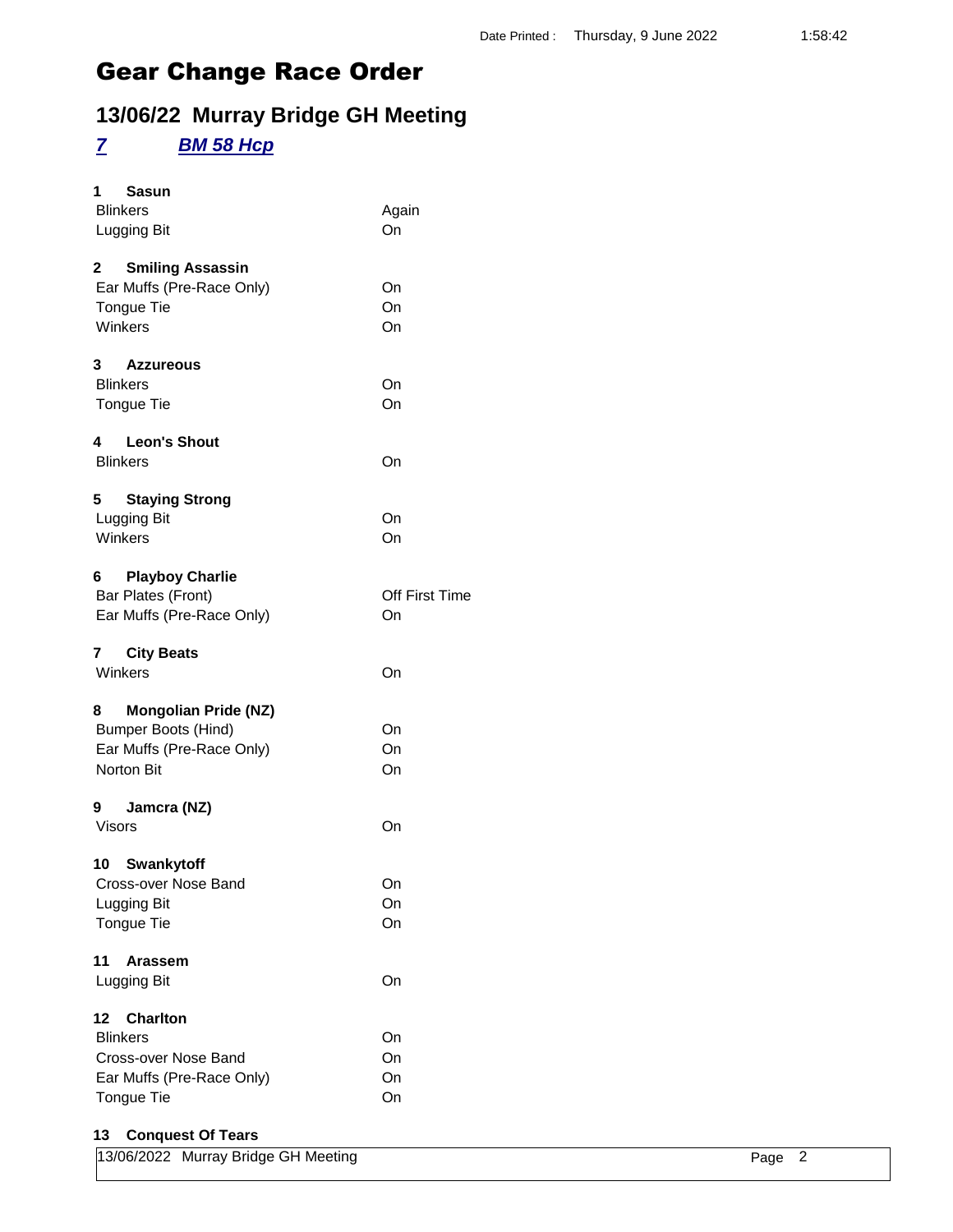## **13/06/22 Murray Bridge GH Meeting**

| <b>Blinkers</b>                  | On |
|----------------------------------|----|
| Lugging Bit                      | On |
| Tongue Tie                       | On |
| 14 Happy Atom                    |    |
| <b>Blinkers</b>                  | On |
| <b>Concussion Plates (Front)</b> | On |
| Cross-over Nose Band             | On |
| Standard Bit                     | On |
| 15 Buckeye Nation                |    |
| Lugging Bit                      | On |
| 16 Aristocat                     |    |
| <b>Standard Bit</b>              | )n |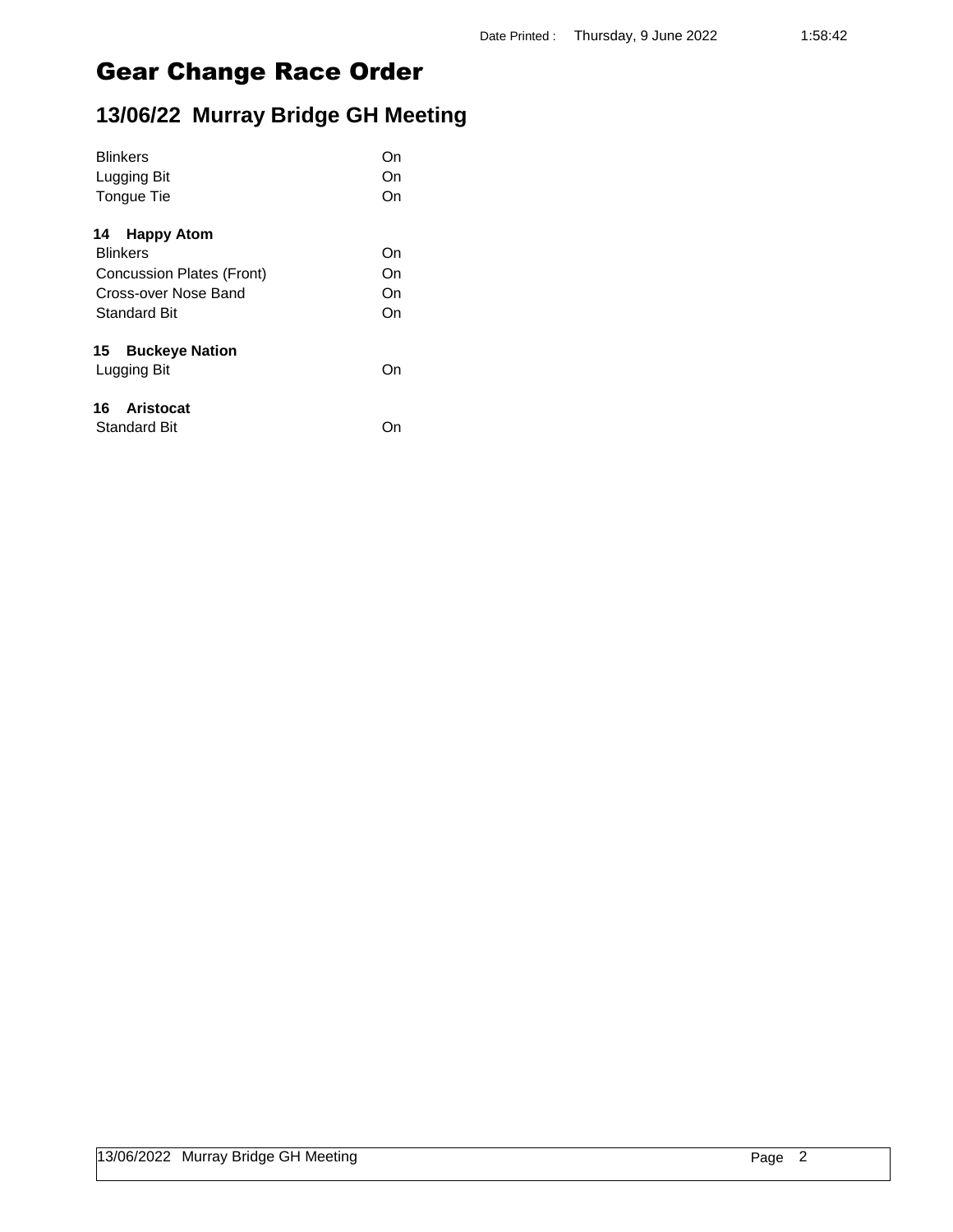### **13/06/22 Murray Bridge GH Meeting**

#### *8 BM 58 Hcp*

| 1<br><b>Daunting Magic</b><br>Ear Muffs (Pre-Race Only)                                                                 | On                                                    |
|-------------------------------------------------------------------------------------------------------------------------|-------------------------------------------------------|
| 2<br><b>Just Kappy</b><br>Lugging Bit                                                                                   | On                                                    |
| 3<br><b>Lohn Ranger</b><br><b>Concussion Plates (Front)</b><br>Tongue Tie<br>Winkers                                    | On<br>On<br>On                                        |
| <b>Lord Varys</b><br>4<br>Winkers                                                                                       | On                                                    |
| <b>Mr Have A Chat</b><br>5.<br><b>Blinkers</b><br>Cross-over Nose Band<br><b>Tongue Tie</b>                             | <b>First Time</b><br>On<br>On                         |
| 7<br>Rodney<br><b>Blinkers</b><br><b>Concussion Plates (Front)</b><br>Lugging Bit<br><b>Nasal Strip</b>                 | On<br>On<br>On<br>On                                  |
| 8<br><b>Zarace</b><br>Bar Plates (Front)<br><b>Blinkers</b><br>Cross-over Nose Band<br>Lugging Bit<br><b>Tongue Tie</b> | On<br>Off First Time<br>Again<br>On<br>Again          |
| 9<br>Lamoree<br>Ear Muffs (Pre-Race Only)<br>Lugging Bit                                                                | On<br>On                                              |
| 10 One More Grandy<br><b>Blinkers</b>                                                                                   | On                                                    |
| 11<br>Equa<br><b>Blinkers</b><br>Cross-over Nose Band<br>Ear Muffs<br>Ear Muffs (Pre-Race Only)<br>Tongue Tie           | On<br>On<br>Off First Time<br><b>First Time</b><br>On |
| 12 <sub>2</sub><br><b>Madam Furphy</b><br><b>Blinkers</b><br><b>Tongue Tie</b>                                          | On<br>On                                              |

13/06/2022 Murray Bridge GH Meeting **Page 3** Page 3